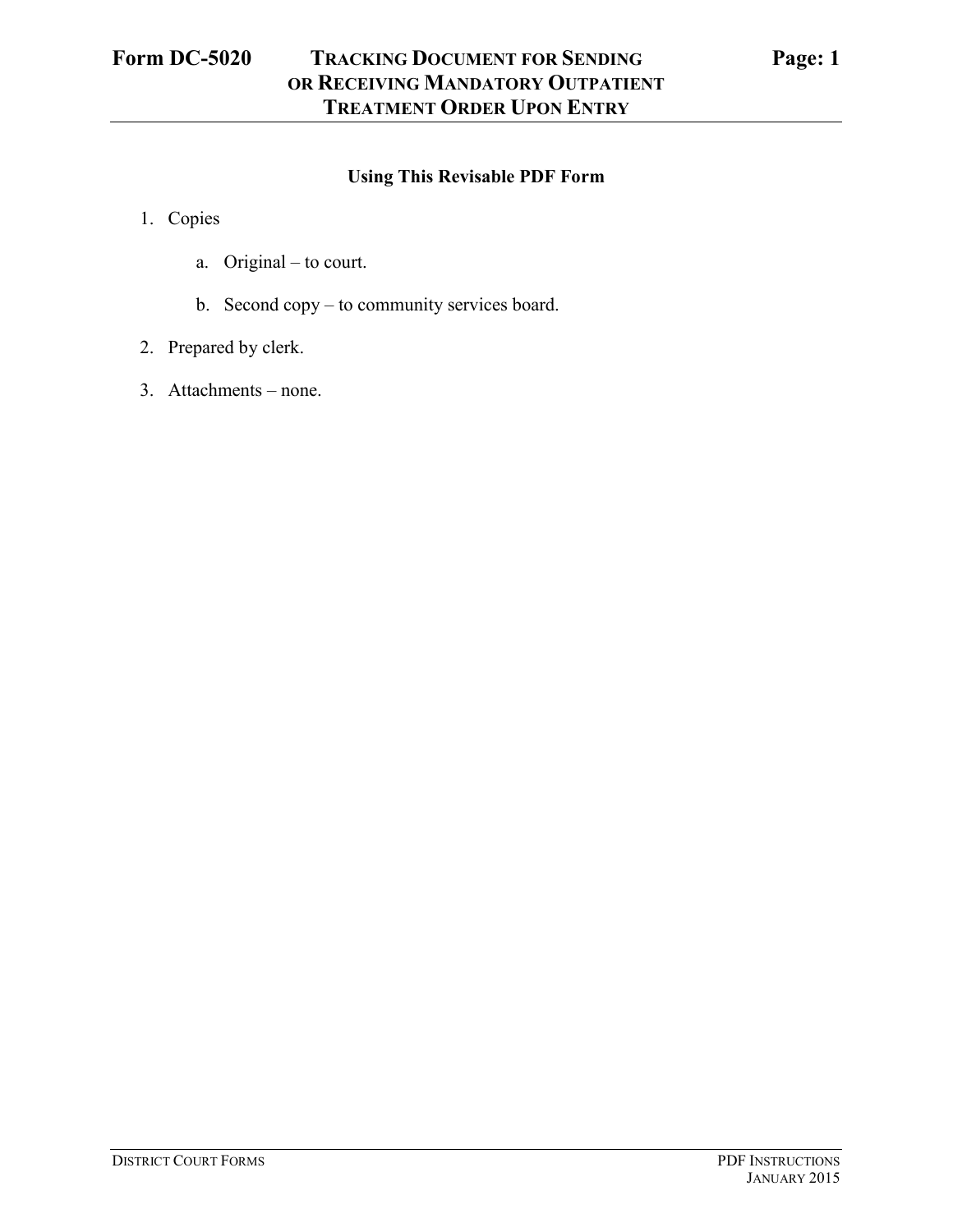## **Form DC-5020 TRACKING DOCUMENT FOR SENDING Page: 2 OR RECEIVING MANDATORY OUTPATIENT TREATMENT ORDER UPON ENTRY**

| <b>TRACKING DOCUMENT FOR SENDING</b><br>OR RECEIVING MANDATORY OUTPATIENT                                                                              |                                                                                                                                                                                                                                                                                                     |                |                              |                                         |                         |                 |  |
|--------------------------------------------------------------------------------------------------------------------------------------------------------|-----------------------------------------------------------------------------------------------------------------------------------------------------------------------------------------------------------------------------------------------------------------------------------------------------|----------------|------------------------------|-----------------------------------------|-------------------------|-----------------|--|
| Commonwealth of Virginia                                                                                                                               | <b>TREATMENT ORDER UPON ENTRY</b><br>VA. CODE § 16.1-345.2                                                                                                                                                                                                                                          |                |                              |                                         |                         |                 |  |
|                                                                                                                                                        | $\mathbf 2$<br>Juvenile and Domestic Relations District Court                                                                                                                                                                                                                                       |                |                              |                                         |                         |                 |  |
|                                                                                                                                                        | <b>CITY OR COUNTY</b>                                                                                                                                                                                                                                                                               |                |                              |                                         |                         |                 |  |
| <b>MAILING ADDRESS OF COURT</b>                                                                                                                        |                                                                                                                                                                                                                                                                                                     |                |                              |                                         | <b>FACSIMILE NUMBER</b> |                 |  |
|                                                                                                                                                        | NAME OF JUVENILE                                                                                                                                                                                                                                                                                    |                |                              | <b>CURRENT LOCATION OF JUVENILE</b>     |                         |                 |  |
| RESIDENCE ADDRESS OF JUVENILE                                                                                                                          |                                                                                                                                                                                                                                                                                                     |                | MAILING ADDRESS IF DIFFERENT |                                         |                         |                 |  |
|                                                                                                                                                        |                                                                                                                                                                                                                                                                                                     |                |                              |                                         |                         |                 |  |
| <b>CITY</b>                                                                                                                                            |                                                                                                                                                                                                                                                                                                     | STATE ZIP CODE | <b>CITY</b>                  |                                         | <b>STATE</b>            | <b>ZIP CODE</b> |  |
|                                                                                                                                                        | COMMUNITY SERVICES BOARD SERVING THE JURISDICTION OF THIS COURT                                                                                                                                                                                                                                     |                |                              |                                         | FACSIMILE NUMBER        |                 |  |
|                                                                                                                                                        |                                                                                                                                                                                                                                                                                                     |                |                              |                                         |                         |                 |  |
|                                                                                                                                                        | ADDRESS OF COMMUNITY SERVICES BOARD SERVING THE JURISDICTION OF THIS COURT<br>This form is for use by community services boards and clerks of court in satisfying the requirements of subsection F of Virginia Code                                                                                 |                |                              |                                         |                         |                 |  |
|                                                                                                                                                        | An Order for Mandatory Outpatient Treatment Plan has been entered and this form is being used as indicated below.<br>Clerk of Court – This is to document providing a copy of the mandatory outpatient treatment order entered on                                                                   |                |                              |                                         |                         |                 |  |
|                                                                                                                                                        | <b>DATE OF ENTRY</b><br>ad litem, and to the community services board responsible for monitoring the juvenile's compliance with the mandatory                                                                                                                                                       |                |                              |                                         |                         |                 |  |
| outpatient treatment plan.                                                                                                                             |                                                                                                                                                                                                                                                                                                     |                |                              |                                         |                         |                 |  |
|                                                                                                                                                        | Community Services Board – This is to acknowledge receipt of the mandatory outpatient treatment order to the clerk of court.<br>Clerk of Court – This is to document receiving and filing the community services board's acknowledgement of receipt of the<br>mandatory outpatient treatment order. |                |                              |                                         |                         |                 |  |
|                                                                                                                                                        |                                                                                                                                                                                                                                                                                                     |                |                              | 10                                      |                         |                 |  |
|                                                                                                                                                        |                                                                                                                                                                                                                                                                                                     |                |                              | PRINT NAME OF CLERK                     |                         |                 |  |
| 9                                                                                                                                                      |                                                                                                                                                                                                                                                                                                     | bv             |                              | 11                                      |                         |                 |  |
| DATE                                                                                                                                                   |                                                                                                                                                                                                                                                                                                     |                |                              | SIGNATURE OF [ ] CLERK [ ] DEPUTY CLERK |                         |                 |  |
| 12                                                                                                                                                     |                                                                                                                                                                                                                                                                                                     |                |                              |                                         |                         |                 |  |
| DATE                                                                                                                                                   |                                                                                                                                                                                                                                                                                                     |                |                              | 14<br>SIGNATURE OF CSB EMPLOYEE         |                         |                 |  |
|                                                                                                                                                        | 13                                                                                                                                                                                                                                                                                                  |                |                              | 13                                      |                         |                 |  |
|                                                                                                                                                        | PRINT NAME                                                                                                                                                                                                                                                                                          |                | for                          | <b>COMMUNITY SERVICES BOARD</b>         |                         |                 |  |
| acknowledging, complete the signature portion of the form, and transmit to the next or last signatory, as applicable.<br>$5[$ ]<br>$\sqrt{2}$<br>8 L J |                                                                                                                                                                                                                                                                                                     |                |                              | 16                                      |                         |                 |  |
| 15                                                                                                                                                     |                                                                                                                                                                                                                                                                                                     | by             |                              | PRINT NAME OF CLERK<br>17               |                         |                 |  |